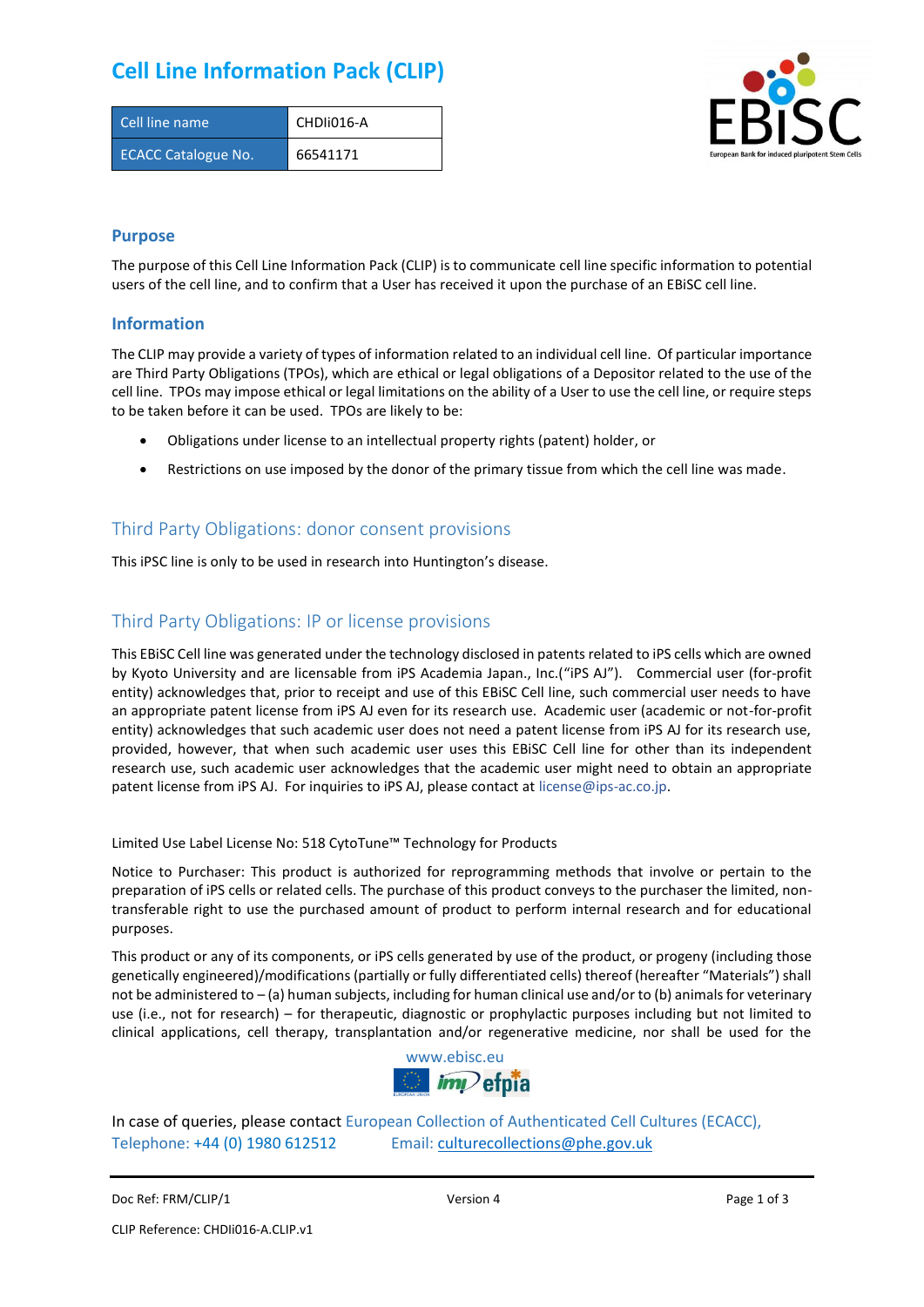### **Cell Line Information Pack (CLIP)**

| Cell line name             | CHDIi016-A |
|----------------------------|------------|
| <b>ECACC Catalogue No.</b> | 66541171   |



creation of human embryos, and/or admixed embryos with embryos of animals including humans for any purpose including for research. No right to resell the Materials is conveyed expressly, by implication, or by estoppel.

For clarity, purchasers have the right to use third party service providers for generating iPS cells and modifications for the benefit of such purchasers, but not for screening using the Materials except when such a provider has appropriate licenses from ID Pharma Co., Ltd. and iPS Academia Japan, Inc. Purchasers can deposit the Materials with not-for-profit repositories ("Repositories") and transfer cells to not-for-profit research entities (not affiliated with a for-profit organization) for their internal research. Such recipient Repositories and not-for-profit research entities are allowed to distribute the Materials not-for financial gain to other users for their internal research, and in case the recipient user is a for-profit entity, such recipient Repositories and notfor-profit research entities shall notify the recipient user that such for-profit entity is required to contact iPS Academia Japan, Inc., which notification shall be fulfilled by transferring a copy of this Label License along with the transferred Materials.

The limited right allowed in paragraphs above does not include the following commercial applications:

(i) use of iPS cells and progeny (but not modifications) for manufacture or quality control of any product;

- (ii) use of the Materials to provide services including:
- (a) generation of the Materials, information or data on behalf of a third party for financial gain and

(b) screening on behalf of purchasers for financial gain;

(iii) use of the Materials by purchasers for screening or later stage development of therapeutics, diagnostics, prophylactics (e.g., hit-to-lead, lead optimization), except when performed by or on behalf of a not-for-profit research entity for internal research and not for financial gain;

(iv) sale of the Materials to third parties.

To obtain commercial rights for above commercial applications (i) through (iv), purchasers are requested to contact ID Pharma Co., Ltd. at cytotune@dnavec-corp.com and Academia Japan, Inc. directly at license@ipsac.co.jp or through ID Pharma Co., Ltd.

Notwithstanding the foregoing, the following activities are not considered commercial applications for purposes of this label license:

(a) basic research, including, without limitation, target discovery, target validation and assay development;

(b) transfer of cells to not-for-profit research entity for its internal research not for financial gain;

(c) compound screening and safety testing for development of therapeutics, diagnostics and prophylactics by academic and not-for-profit research entities for their non-commercial internal research;

(d) license or commercialization of research results except where such results are drugs or drug candidates, iPS cells or modifications, or where such license or commercialization uses iPS cells or progeny;

Other than rights granted herein, no other right, express or implied, is conveyed by the sale of this product.



In case of queries, please contact European Collection of Authenticated Cell Cultures (ECACC), Telephone: +44 (0) 1980 612512 Email: [culturecollections@phe.gov.uk](mailto:culturecollections@phe.gov.uk)